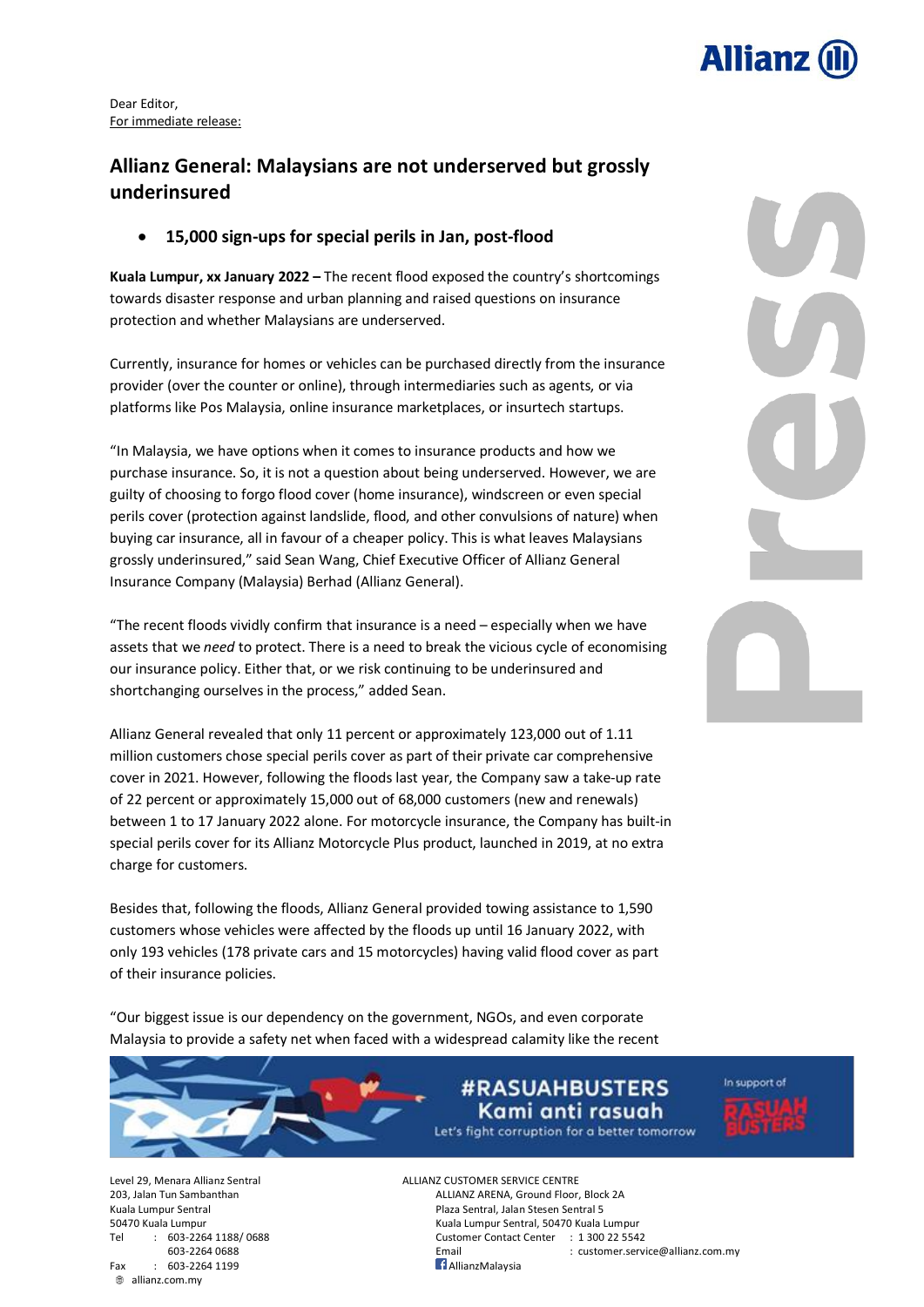

floods. But, in truth, when one is faced with a single tragedy, and faced with having no compensation or no means of replacing your damaged assets that the reality of why we need insurance hits hardest," said Sean.

"It is not a situation that you want to put yourself through. We must address the lethal combination of misconception and ignorance at work here. Malaysians must understand that they hold the responsibility of attaining not just adequate cover, but the right protection for their assets within their means," added Sean.

To increase insurance adoption, the government launched the Perlindungan Tenang Voucher Programme in September last year, offering eligible Bantuan Prihatin Rakyat (BPR) recipients an RM50 voucher for the year 2021 and subsequently increased the voucher amount to RM75 voucher in 2022 for redemption towards purchasing affordable insurance plans under the Perlindungan Tenang Initiative.

Under the Perlindungan Tenang Initiative, Allianz General currently offers Allianz KampungKu (home insurance for "kampung" houses or household contents against fire, flood, and windstorm risks), Allianz PerlindunganKu (personal accident), and Allianz Kasih Hayat (life insurance).

To learn more about how you can take advantage of the Perlindungan Tenang Voucher Programme with Allianz Malaysia, visit [allianz.com.my/personal/whats](https://www.allianz.com.my/personal/whats-new/perlindungan-tenang-voucher-programme.html)[new/perlindungan-tenang-voucher-programme.html.](https://www.allianz.com.my/personal/whats-new/perlindungan-tenang-voucher-programme.html)

#### **About Allianz in Malaysia**

The investment holding company, Allianz Malaysia Berhad, a subsidiary of Allianz SE, has two insurance subsidiaries - Allianz General Insurance Company (Malaysia) Berhad ("Allianz General") and Allianz Life Insurance Malaysia Berhad ("Allianz Life").



Fax : 603-2264 1199 **AllianzMalaysia** allianz.com.my

Level 29, Menara Allianz Sentral ALLIANZ CUSTOMER SERVICE CENTRE 203, Jalan Tun Sambanthan ALLIANZ ARENA, Ground Floor, Block 2A Kuala Lumpur Sentral **Plaza Sentral Sentral Sentral Sentral Sentral Sentral Sentral Sentral Sentral S** 50470 Kuala Lumpur Kuala Lumpur Sentral, 50470 Kuala Lumpur Tel : 603-2264 1188/ 0688 Customer Contact Center : 1 300 22 5542

603-2264 0688 Email : customer.service@allianz.com.my